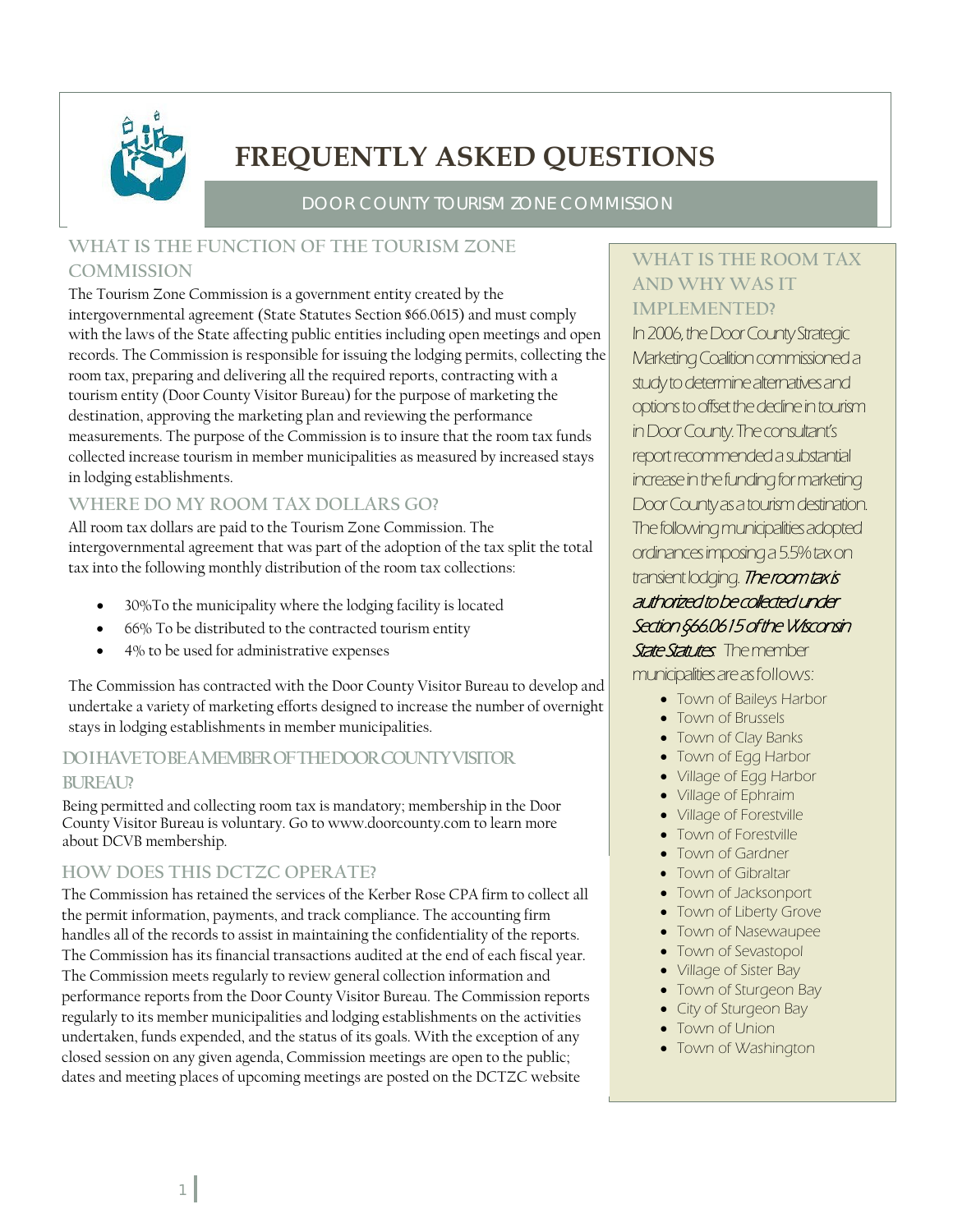# Filling Out a Mail in Form

#### **HOW DO I FILL OUT THE MAIL IN FORM?**

The information in the left hand columns should be routine, selfexplanatory and unchanging from month to month.

The information requested on the right side of the report is **necessary** for the Commission to measure the success of the Annual Marketing Plan. This will provide important data as ongoing research will determine if the room tax revenue invested in marketing is achieving the desired results. Your actual room tax collections are included in the Commission's Monthly Room Tax Report to Municipalities by municipal total not individual properties.

Please indicate if the post address changes for the property so our records remain current. Make additional copies as needed.

### NEED HELP FILLING OUT THESE LINES?

**The Total Available Rental Units During Month of Report:** The number of units you have available times the number of days in the months. If you have one unit multiply (1 X the number of days in the month). If you have multiple units, multiply the number of units x the number f days in the month. If units are not available for rent or are out of service for repairs, those unit days should be deducted.

For example, you have 15 units and it is July, which has 31 days.

 $15 \times 31 = 465$ 

• Two units underwent repairs for 3 days and were not available for rent

 $2x 3 = 6$ 

You should deduct the unavailable for rent room days.

 $465 - 6 = 459$ 

 **Report** line. Enter 459 on the **Total Available Rental Units During Month of** 

**The Number of Unit Days Rented during the Month of Report** Enter the number of nights rented for the report period.

Using the example above you rented your 15 units for a total of 5 nights each in the 31-day period. Enter 75 on the **Number of Unit Days Rented During the Month of Report** line.

 $15 \times 5 = 75$ 

#### **DO I HAVE TO COMPLETELY FILL OUT MY FORM?**

Under the provision of Sec. 66.0615, Stats. the local ordinances that enacted the room tax and established the Commission also provides for and requires a monthly room tax lodging report for each lodging provider. Specifically, the Ordinance provided the requirement of the following information:

\*NAME OF THE BUSINESS,

\*PHYSICAL ADDRESS,

\*POSTAL ADDRESS,

\*MUNICIPALITY LOCATED WITHIN,

\*NAME OF DESIGNATED PERSON FILLING OUT THE RETURN,

\*MONTH AND YEAR THE RETURN IS FOR,

\*TOTAL AVAILABLE RENTAL UNITS DURING THE MONTH (NUMBER OF RENTAL UNITS IN FACILITY MULTIPLIED BY THE DAYS IN THE MONTH OR DAYS THEY WERE OPEN),

\*NUMBER OF ROOMS OR UNITS RENTED,

\*TOTAL LODGING SALES FOR THE MONTH, ROOM TAX TO BE PAID (WHICH SHOULD EQUAL TOTAL LODGING SALES MULTIPLIED BY THE 5.5% ROOM TAX), AND

\*THE SIGNATURE OF THE PERSON FILLING OUT THE RETURN ATTESTING TO THE ACCURACY.

The Room Tax Ordinance provides that this information is necessary to allow the Commission to determine the accuracy of the Report.

This information is also important to the Commission in regard to the Commission's reporting responsibilities to the municipalities and the Wisconsin Department of Revenue.

If you are not sure about what is taxable, please see the "what is taxable" section for a complete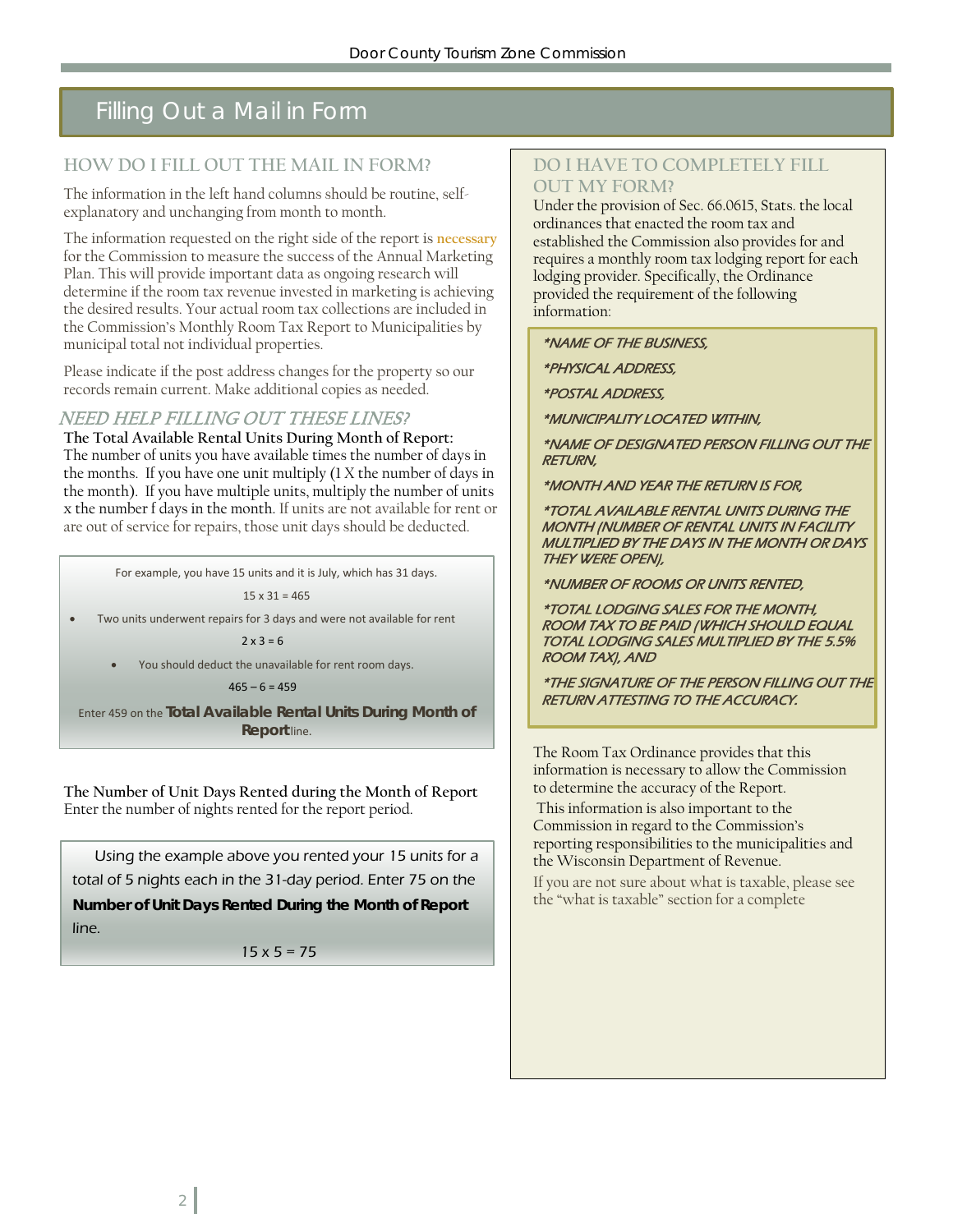## How to….

#### **HOW ARE NO-SHOWS & CANCELLATIONS TO BE HANDLED?**

**Forfeited Room Deposits:** Amounts customers deposit to hold a room and which are forfeited to the hotel because the customer fails to arrive and use the room ("no shows") are not subject to Wisconsin sales tax, if the room is available to be furnished to another guest. If the hotel keeps the room available for the guest who is charged the deposit, the deposit is taxable. **Cancellation Fees:** Amounts charged to customers who cancel a room reservation are not subject to Wisconsin sales tax if the room is available to be furnished to another guest. If the hotel keeps the room available for the customer who is charged the cancellation fee, the cancellation fee is taxable.

#### **WHAT QUALIFIES AS AN EXEMPTION/EXEMPT SALES?**

In general, sales of lodging services are subject to Room Tax. An exemption applies however, for sales of lodging services to exempt entities that furnish appropriate documentation to the seller. Please refer to the guidelines below when claiming exemptions. When filling out your monthly report you will be required to enter the CES# when claiming an exemption(s). **Additional information** about the sales tax treatment of lodging services is provided in Publication 219, Hotels, Motels and Other Lodging Providers

### **HOW ARE LODGING PACKAGES HANDLED?**

The entire charge for furnishing lodging packages, which include lodging along with other taxable or nontaxable property or services, is subject to room tax, assuming more than 10 percent of the purchase price and sales price of the package is related to taxable products (i.e., lodging service, prepared food, admissions, etc.).

Example **—** Lodging Packages: Hotel E offers a lodging package for \$170. The package includes two nights of lodging, two breakfast buffets, dinner, and the use of the health spa. The entire \$170 is subject to tax.

### **WHAT IS TAXABLE AND WHAT IS NOT? TAXABLE**

- **Meeting rooms** used for amusement, entertainment, athletic or recreational purposes.
- **Deposits:** If a guest fails to show and the hotel keeps the room available for the guest who has been charged the deposit, the deposit is taxable.
- **Cleaning fees** If the cleaning fees are mandatory and charged in connection with the furnishing of lodging the cleaning fee is considered part of the sale of the lodging. If the lodging charge is subject to tax, the cleaning fee is subject to tax.
- **Cancellation Fees**: If the hotel keeps the room available for the customer who is charged the cancellation fee, the cancellation fee is taxable
- **Late Check Out Fees**: Amounts charged to customers for late check-out in connection with the furnishing of lodging are part of the sale of the lodging to the customer. If the lodging is subject to tax, the late check-out fee is also subject to tax.
- **Smoking fees:** A fee charged by the hotel for cleaning that is charged on all smoking rooms is considered a part of the sales price from lodging is taxable.
- **Pet Fees**: Amounts charged to customers with pets are considered a part of the total sale of the lodging to the customer. If the lodging charge is subject to tax, the amount charged as a pet fee is also subject to tax.

#### **WHAT IS TAXABLE AND WHAT IS NOT? NOT TAXABLE**

- **Complimentary Rooms**
- **Meeting Rooms** used for meetings, conventions, conferences and seminars.
- **Forfeited room deposits** Amounts customers deposit to hold a room and which are forfeited to the hotel because the customer fails to arrive and use the room are not subject to room tax, if the room is available to be furnished to another guest.
- **Security deposits**: Amounts charged to customers as security deposits solely for damages to the room are not subject to tax is such amounts are returned to the customer if there is no damage.
- **Damage fees**: Fees charged by the hotel for damages to the hotel room or furnishings are not subject to tax
- **Cancellation Fees**: Amounts charged to customers who cancel a room reservation are not subject to tax if the room is available to be furnished to another guest.
- **Smoking Fees:** If the charge is a cleaning fee that is imposed only on rooms that require additional cleaning after the lodging period is over, the fee is not taxable.
- **Child Care Service**: Fees for providing child card services are not subject to tax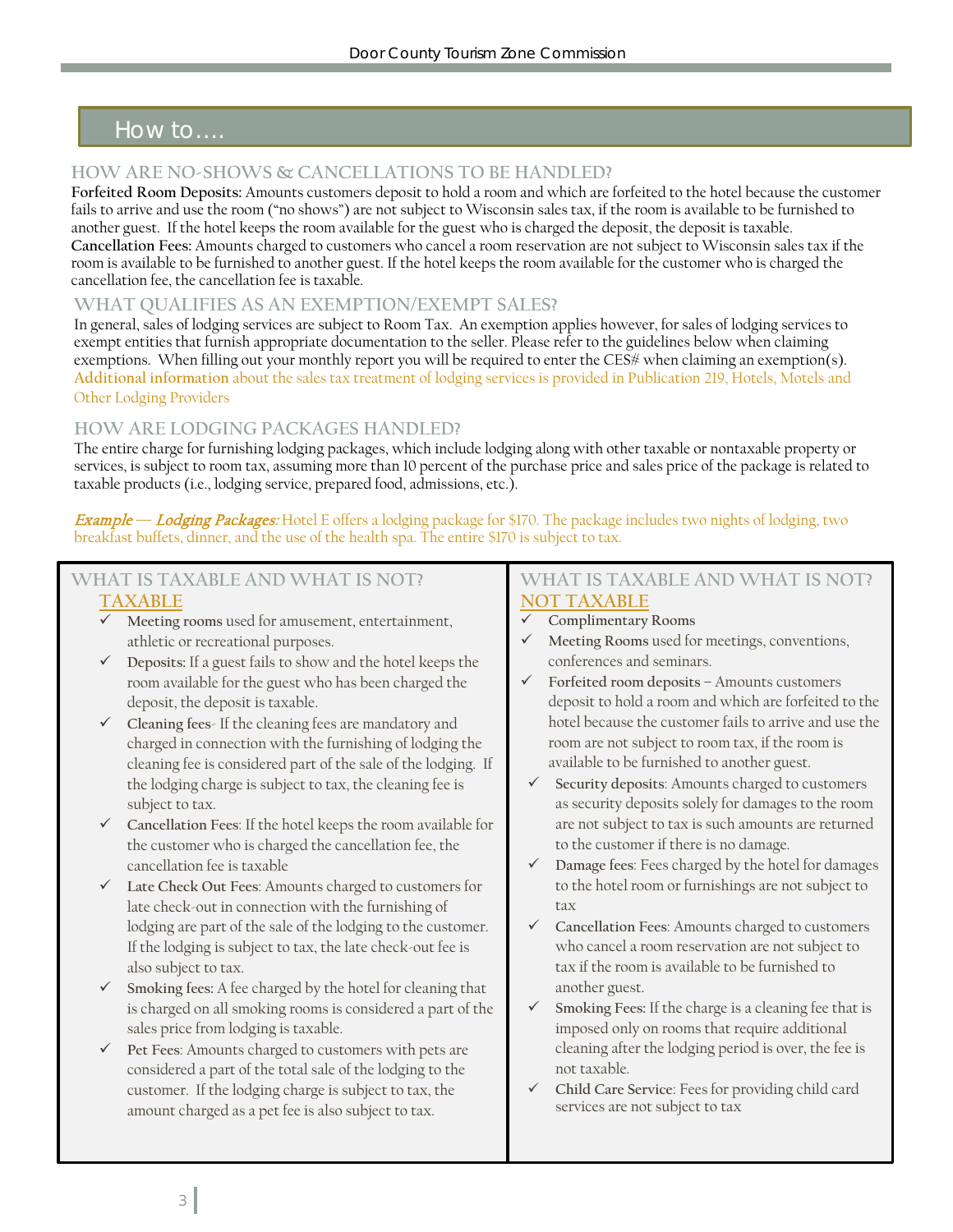### Online filing….

**We have implemented on-line filing of your Room Tax Report. We have contracted with Bay Lakes Information Systems to develop secure access with ACH capabilities that will allow you to log in to our website at any time to complete your Room Tax Report and pay the tax directly from your bank account. You can review the history of your account, update certain information, and receive communications by logging into your account. Check our site at www.doorcountytourismzone.com to start the process of filing on-line. Your user name and password will be issued along with your permit**

### **ARE WE ABLE TO FILE OUR REPORTS ONLINE?**

Yes. Go to

ww.doorcountytourismzone.comand hit "Submit Room Tax" on the menu (lower left corner).

Log in, using your User Name (the "RT" number) and the password provided you with your permit (if you cannot locate your access information, please call or e-mail the Commission office).

Through this system, your payments can be made directly from your bank account on the payment date you select.

### **I DON'T KNOW MY USERNAME. HOW DO I OBTAIN IT?**

Your username is not your permit number or your email address. Your username was sent to you when you received your permit. It is a "RT" code that is followed by numbers (i.e. RT001). If you need your username please contact the DCTZC at 920.854.6200 or email the administrative assistant at [dctourismzonecomission@gmail.com](mailto:dctourismzonecomission@gmail.com)

### **I DON'T KNOW WHAT MY PASSWORD IS. HOW DO I OBTAIN IT?**

### Go to our website

[www.doorcountytourismzone.com](http://www.doorcountytourismzone.com/)

Click File Online, the link is located in the bottom left hand corner of the home page.

Click Forgot Password below the log in button. Enter your username (it is a RT followed by numbers) The system will send you an email showing you your current password to the email address that is on record. Be sure to check your spam folder for the email from the online system. (it might be in your Spam folder because the address is [donotreply@baylakesis.com"](mailto:donotreply@baylakesis.com) and some systems filter those generic-type addresses into Spam).

If you don't have success or don't have your username, please contact the DCTZC at 920.854.6200 or email the administrative assistant at [dctourismzonecomission@gmail.com](mailto:dctourismzonecomission@gmail.com)

### **WHAT ABOUT BARTERED ROOM STAYS?**

Oftentimes, a business will trade its products for the services, realty, or intangibles of another business.

Sales or use tax may apply to such trades. Section 11.32(6), Wis. Adm. Code (May 2010 Register), provides that the sales price from a retail transaction includes the exchange of tangible personal property or items, property, or goods under s. 77.52 (1) (b), (c), or (d), Stats., for taxable or nontaxable services, realty, or intangibles if the person providing the tangible personal property or items, property, or goods under s. 77.52 (1) (b), (c), or (d), Stats., receives the sales price or purchase price valued in money, whether received in money or otherwise. If the products that a business provides are not subject to sales and use taxes (such as nontaxable services or realty), the business may deduct the sales price from the transaction on its sales and use tax return.

**Example:** A restaurant operator exchanges meals having retail price of \$100 for radio or television advertising which has an established price of \$100 for this type of advertising service. The restaurant operator and the radio or television station each have to report the sales price of \$100 as a result of the transaction. **Note:** The total sales reported on the sales and use tax return includes both taxable and nontaxable transactions. The radio station may, however, deduct the \$100 from its total sales reported on its sales and use tax return, since the advertising service that it is selling is not subject to Wisconsin sales or use tax. The restaurant operator's sales of the meals are taxable; therefore, no deduction may be taken on the restaurant operator's sales and use tax return.

For information about trading tangible personal property or items, property, or goods under s. 77.52 (1) (b), (c), or (d), Stats., for other tangible personal property or items, property, or goods under s. 77.52 (1) (b), (c), or (d), Stats., see the tax release titled "Trade-ins," which was published in *Wisconsin Tax Bulletin* #124 (April 2001), beginning on page 30.